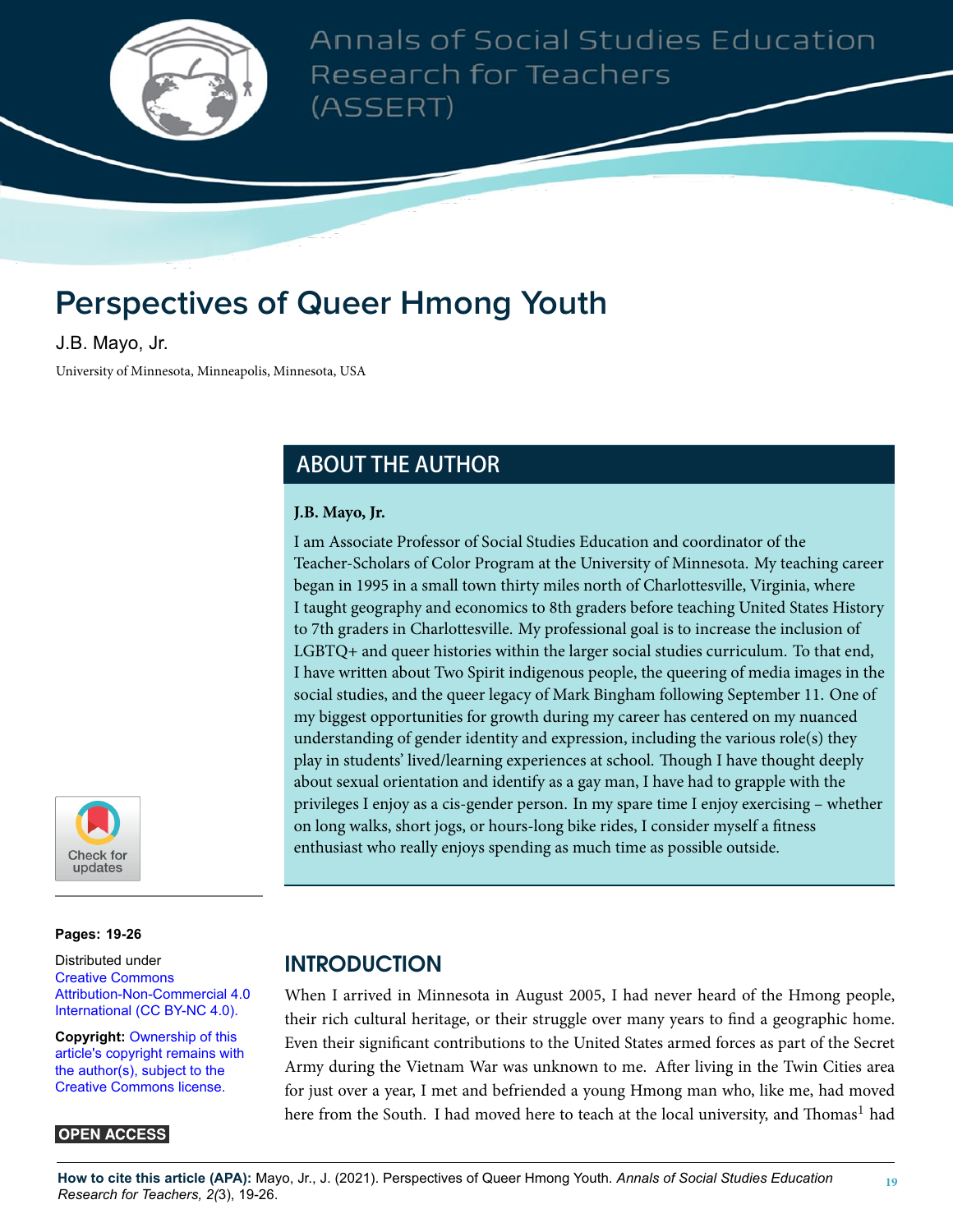

Research for Teachers in a Hurry

moved here because he desired to live in a Hmong community where his gay identity would be recognized and validated. Shades of Yellow (SOY) had been recently founded by another gay male member of the Hmong community, to support lesbian, gay, and bisexual (LGB) Hmong people living in this area. Loosely organized, information about SOY was spread mainly by word of mouth and discreet community networking. The challenges/triumphs of SOY members, in combination with the history of Hmong people, inform social studies teachers who wish to present powerful lessons on significant social studies themes like culture, diversity, social justice, and citizenship. This article provides a brief history of the Hmong people and the challenges faced by LGBTQ Hmong youth.

## **THE RESEARCH**

The Hmong are an ethnic minority group that migrated over time into Laos, Northern Vietnam, and Thailand after living in the Yellow River region of China for centuries. In the mid-20<sup>th</sup> century, Vang Pao emerged as a prominent Hmong leader and subsequently joined U.S. armed forces in the Secret War against the Viet Minh, a common enemy, from 1963-1975. In the aftermath of the fall of Saigon, Vang Pao and thousands of Hmong people began a steady exodus from Southeast Asia [\(Yang](#page-7-1), [2008\)](#page-7-1). The latest census data (2010) indicate that just over 260,000 Hmong people reside in the United States [\(Yang](#page-7-1), [2008](#page-7-1)) with the vast majority of them living in California, Minnesota, and Wisconsin.

Like many before him, Thomas found his way to Minnesota, and it is within this larger context that I met and befriended him. He was eager to reach out to groups and individuals who were allies, and I was equally interested in learning more about his story. Thomas invited me to a SOY meeting so that I could meet other members of the group. I was humbled by this gesture of friendship and willingly accepted the invitation. Though I shared Thomas's queer identity, it was a privilege to receive this invitation given my status as an outsider. Not only was I being introduced to a culture heretofore unknown to me, but I was also becoming an ally to SOY, the only LGBTQ support group of its kind for Hmong people. Through a process [Miles and Huberman](#page-7-2) [\(1994](#page-7-2)) described as "network-sampling, I met many members of SOY over the next several months. These individuals were friends of Thomas, and because of my growing friendship with him, a level of trust existed from the very beginning. Over time, I became close to two individuals in particular – Kaim and Teeb<sup>2</sup> – and they agreed to be interviewed for this study. Their insights alongside those Thomas provided contributed significantly to what I learned.

# **FINDINGS AND IMPLICATIONS:**

Given the absence of LGBTQ people in Hmong history and in the Hmong language, combined with the patriarchal cultural norms of many Hmong communities, it would be easy to support a narrative that describes Hmong culture as traditional, and queer Hmong as "victims" who must overcome a plethora of hardships to survive. In their study of queer transnational migrants, Mattheis and Figueroa([2012](#page-7-3) ) found that many of their partici-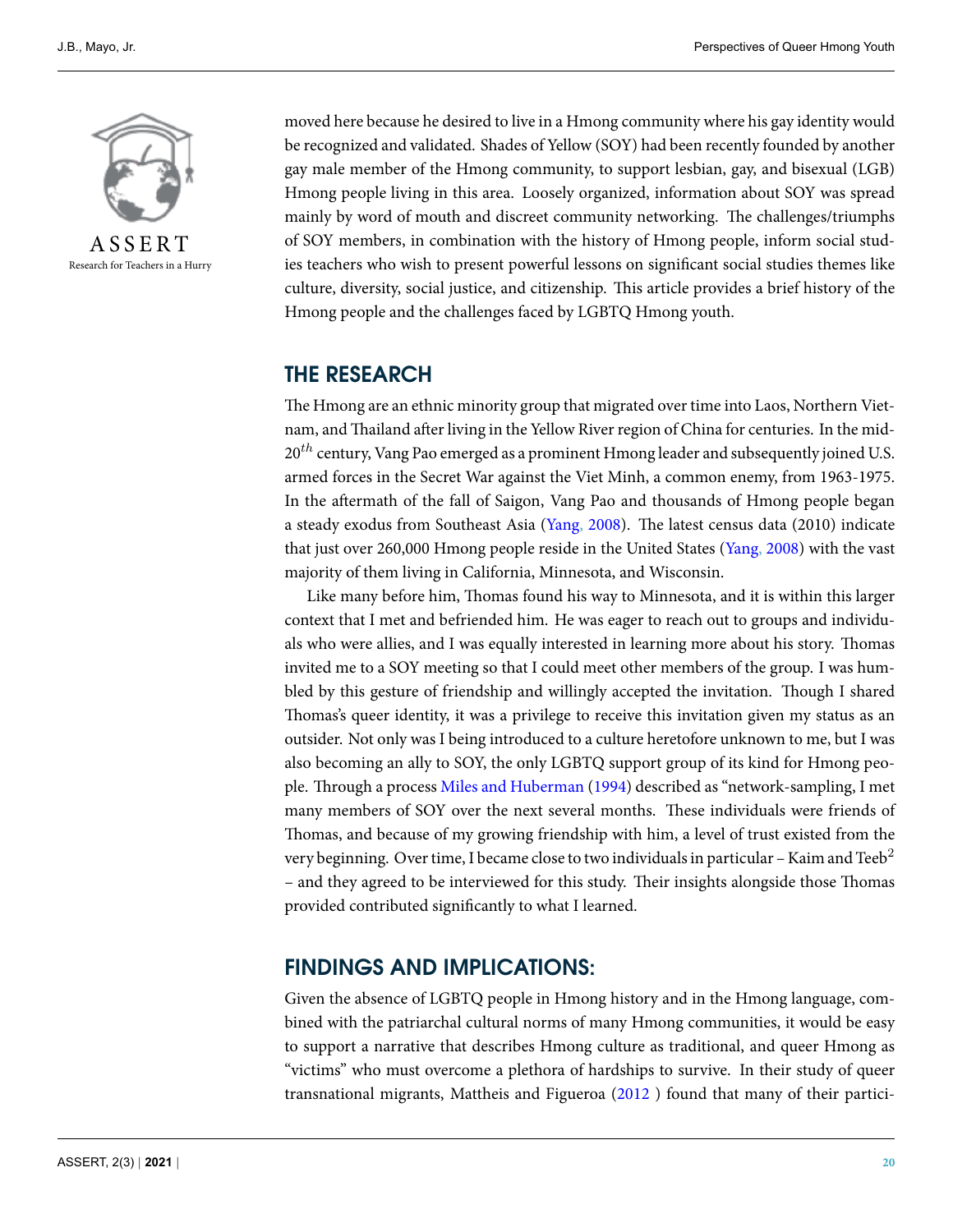

Research for Teachers in a Hurry

pants described their home communities as unsupportive or hostile to LGBTQ identities. Surely there are hardships that individuals must endure, and one cannot negate those very real experiences where people literally live fearing bodily harm or death if it becomes known that they are gay. Kaim and Teeb both indicated that they knew fellow gay Hmong youth who had gone to great lengths to cover or hide their gay identity in order to spare the family shame or dishonor, including going forward with marriage to a woman. Queer Hmong youth have been physically threatened in person and online, and some fear being abandoned by loved ones. But this is not the whole story. This often-told narrative must be carefully re-examined so that a more complete telling of the story moves forward.

[Yang](#page-7-1) [\(2008](#page-7-1)) reported that despite the apparent non-existence of gay Hmong before they immigrated to the United States, there are anecdotal stories about Hmong individuals in Laos who were perceived as different, and who were possibly gay or lesbian. The term gay was not used, but she recounts one family's experience with a woman who "behaved like a man" (p. 3). Though this coded language could be interpreted as a difference in gender expression only, Yang perceived this as a possible indication of the individual's sexual orientation. There are also stories about Hmong men and women who never married, indicating another possibility of same-sex attraction. Thomas reported that he always knew he was different. He was a flamboyant child who wore a tiara and his sister's shoes and enjoyed the role of mom when playing house. Likewise, [Ngo](#page-7-4) [\(2012a\)](#page-7-4) reported that the mother of one of her male participants did not see him as a boy, but rather as a girl in some sense. She never understood the word gay and therefore could only speak in terms of the gender expression her son portrayed. These behaviors, while not the norm in these Hmong families, are not unique. They indicate a continuum of behaviors reported anecdotally from Hmong individuals in the past.

Another part of the story that must be problematized is the coming out narrative. For many Americans, coming out represents an individual's acknowledgment of their queer identity and the desire to stop hiding an important part of what makes that individual whole. Though individuals who come out may endure negative consequences, the coming out process is most-often viewed as a liberating experience. But as [Ngo](#page-7-5) ([2012b](#page-7-5)) explained, "researchers of Asian and Asian American LGBT experiences find that the focus of coming out discourses on individual identity and development fails to take into account the central importance of family social relations and expectations" (p. 124). Further, Aoki, Ngin, Mo, and Ja [\(1989](#page-7-6)) reveal that in many Asian and Asian American communities, a person is not simply viewed as an individual, but as a representative of the family and must maintain a public reputation that is positive. Coming out as LGBTQ has serious repercussions not only for the individual, but for the entire family as well. Therefore, it is significant to note that despite the many pressures to remain closeted, some queer Hmong youth are coming out and finding support among family members.

ForThomas, his mother has shown support for him and the entire Hmong LGBTQ community by participating in Pride parades and attending SOY New Year celebrations. Similarly, Kaim reported having support from an older sister, while both he and Teeb suggested, "many family members know about us (gay Hmong youth) participating in Hmong New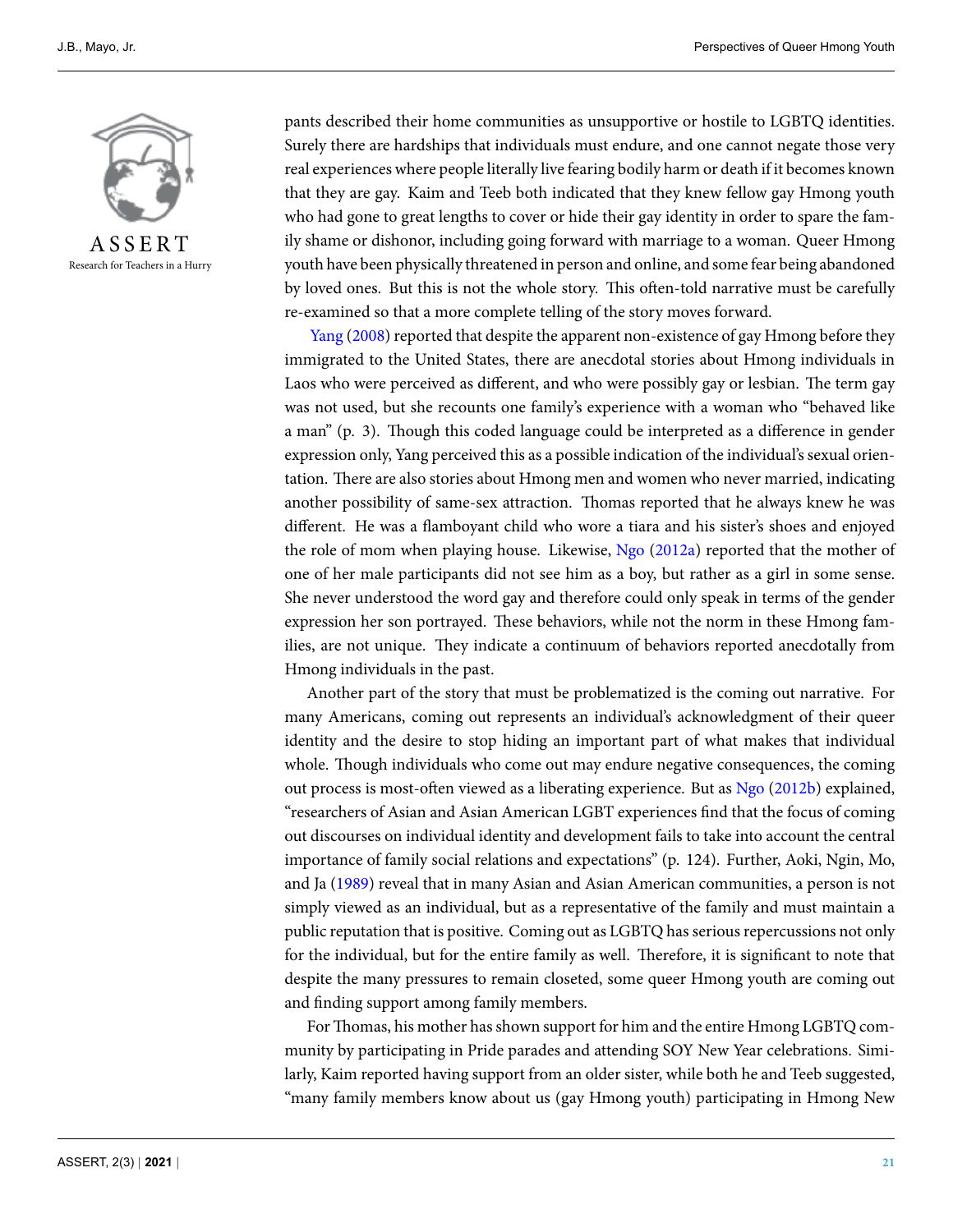

Research for Teachers in a Hurry

Year even if they don't say anything out loud." These examples of support are particularly significant given the traditional and conservative reputation of the Hmong American community. It indicates that older Hmong adults are capable of shifting their stance on complex issues from harsh critics to supportive allies([Kumashiro](#page-7-7), [1999;](#page-7-7) [Ngo,](#page-7-4) [2012a](#page-7-4)). Changes in individual attitudes highlight Hmong Americans' beliefs about queer youth among them are not monolithic.

# **PRACTICAL GUIDANCE FOR TEACHERS:**

This study raises questions about the multiple identities our students carry with them each day, at home and at school. Though its focus is on challenges and triumphs experienced by one specific part of the larger LGBTQ and immigrant communities, this study reveals the complexity that accompanies many queer students' lives. Issues of race, gender, and socio-economic and immigrant status collide in various ways and play out differently for each of the individuals involved. Teachers need to constantly remind themselves about the complex lives their students live so that they can provide the resources and support these students need. Social studies teachers in particular can serve as leaders in this effort by creating and implementing curriculum that includes diverse histories and perspectives, so that all students see themselves in the lessons being taught.

Specific to the inclusion of Hmong culture – and the recognition of queer Hmong youth in particular – two areas of possibility stand out. In Teaching History with Film, [Marcus](#page-7-8) [et al.](#page-7-8) ([2010\)](#page-7-8) discussed a teacher who used various films in a history and anthropology unit to introduce an ethno-history of the Hmong. The authors concluded that "among the most important [objectives] is humanizing an often marginalized and misunderstood people and doing so by using assignments that ask students to adopt a Hmong perspective" (p. 46). The various films used include Between Two Worlds: The Hmong Shaman in America (1984), The Killing Fields (1984), and The Split Horn: Life of a Hmong Shaman in America (2001). They helped students to learn more about the Hmong and their culture, which helped students develop respect, tolerance, and eventually care about/for Hmong people. With similar curricular goals in mind, more modern films/documentaries could be utilized as well. Some of the documentaries might include Home at Last: Hmong People in the Ozarks (2011), Stories in Thread: A Tapestry of Hmong Identity (2016), and America's Secret War (2017). Examples of feature films that center Hmong culture include: Nyab Siab Zoo (The Good-Hearted Daughter) (2009), Journey to the Fallen Skies (2011), Paj Ntaub - The Rose Cloth (2015), and 1985 (2016).

[Mccall](#page-7-9) [\(1997](#page-7-9), [1999\)](#page-7-10) also turned to a form of the arts to demonstrate and teach about Hmong culture. Through a study of Hmong paj ntaub, artistic creations that express Hmong culture through stories and designs on clothing and everyday items, and the women skilled in these arts, McCall called attention to the scant use of the visual arts in comparison to the emphasis on integrating literature into the social studies curriculum (p. 138). McCall concluded that for young children, the visual images of Hmong everyday life in Laos depicted on story cloth, a type of paj ntaub, provided background knowledge in a more memorable man-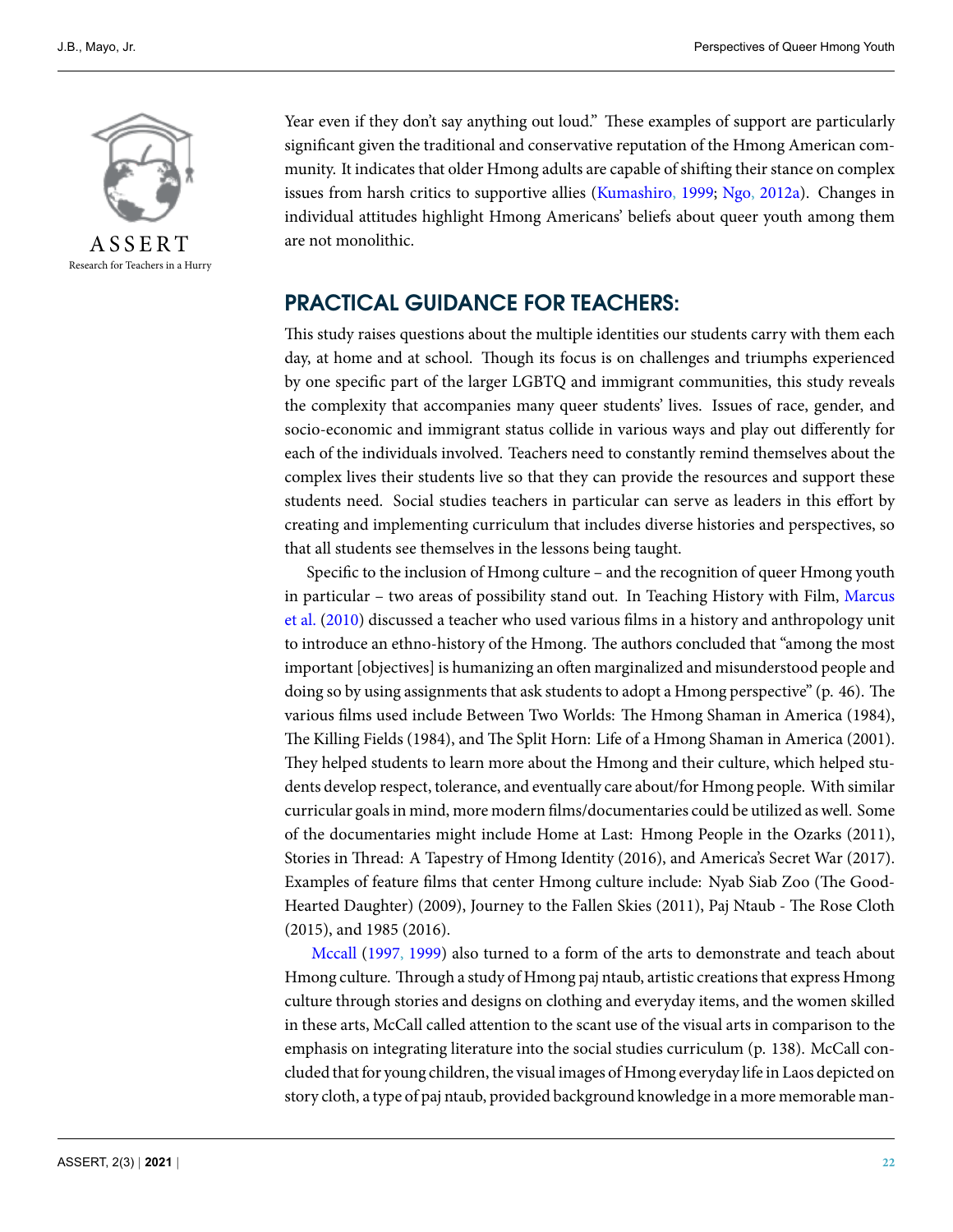

Research for Teachers in a Hurry

ner than verbal explanations did alone. The use of textile arts also demonstrates McCall's commitment to including women's voices in the social studies curriculum because [textile arts] "are typically viewed as a craft and less valuable than male-dominated painting and sculpture" (p. 141). Later, McCall revealed how story cloths became a means for recording aspects of Hmong history and culture that was comprehensible to a wider audience. Among other historic and/or cultural scenes, they showed the agricultural lifestyle among the Hmong while living in Laos, and they showed the disruption of Hmong lives caused by the Vietnam War, the turmoil endured during the escape from Laos to Thailand, and images of life in the refugee camps. Given the stories shared by queer Hmong youth like Thomas, Kaim and Teeb, images depicting SOY New Year and Hmong participation in Pride celebrations might be included on individual story cloths, making the intersections between traditional Hmong culture and the modern-day lives of queer Hmong youth more visible.

# **NOTES**

<sup>1</sup>This name and others used to present the views of the members of Shades of Yellow are all pseudonyms. "Thomas" was used because at the time of our interaction, he referred to himself using a name commonly heard in the United States. Since 2015, however, he has used a more traditional Hmong name.

 $2$ The other two participants were given Hmong pseudonyms out of respect for their given Hmong names.

# **Q & A WITH J.B. MAYO**

#### **Question #1**

#### *Teacher's Question:*

I am wondering what the goal of the groups like SOY and other Hmong organizations that support queer community members, as well as the individuals interviewed for the study are? I mean this as more specific outcomes rather than a generalized understanding of goals such as acceptance, support, visibility.

#### *J.B. Mayo's Response:*

When I think about SOY, the term that comes to mind is affinity space. An affinity space is one where people come together based upon a shared identity (race, ethnicity, sexual orientation, etc.) where they can discuss topics or issues that are specific to their shared identity and lived experience. Of great importance in affinity spaces is each individual's ability to speak freely and openly about any concerns that may be weighing on their hearts and minds. Similarly, affinity spaces offer folks an opportunity to share joy, hopes, and dreams in ways that just are not possible in mixed crowds. Sharing in this way leads to a deeply shared sense of community, where people can be vulnerable (or brave) in ways that are just not possible in other spaces. When one considers that the word gay doesn't even exist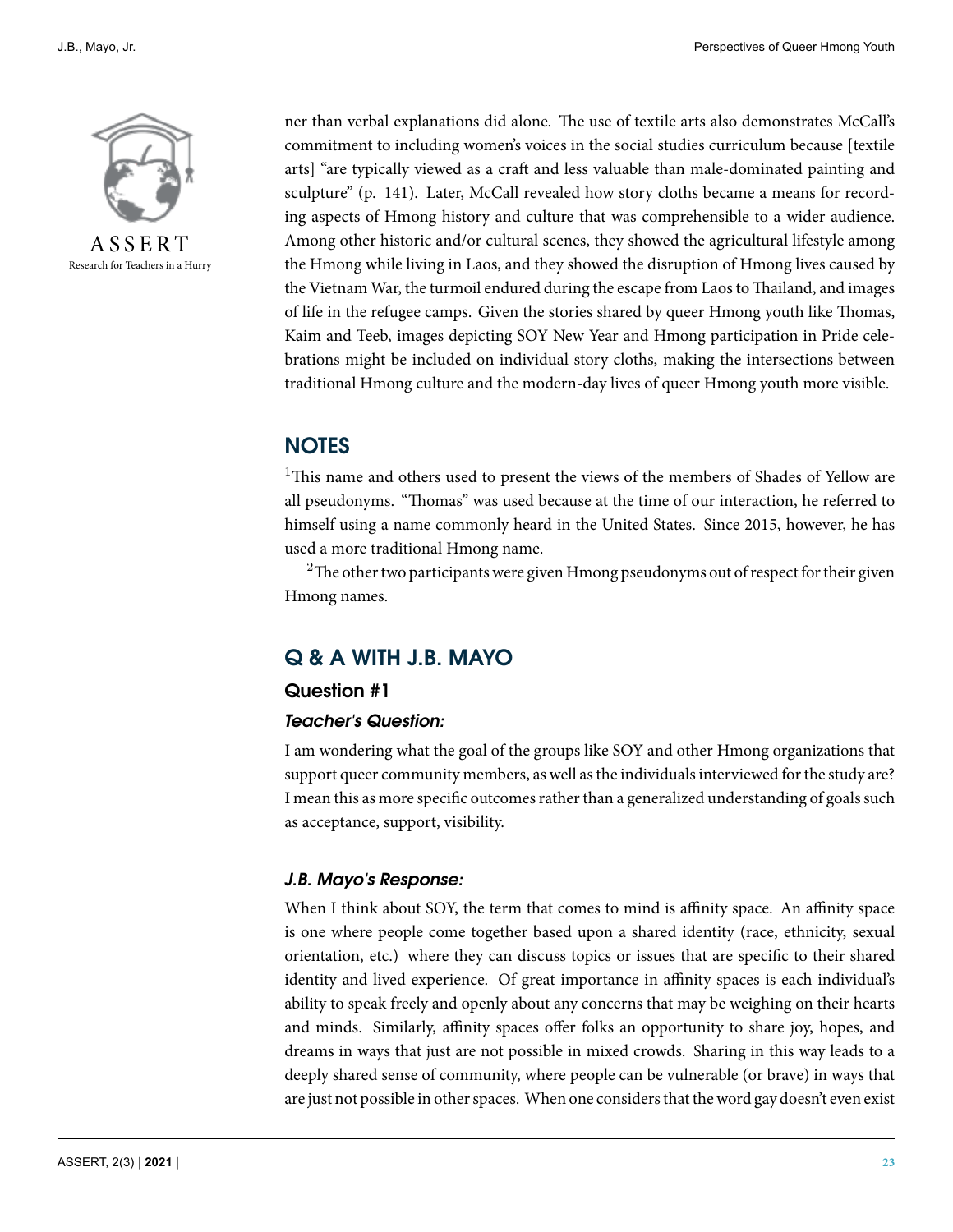

Research for Teachers in a Hurry

in the Hmong language, one can understand the great importance of building community within SOY. For many of the young people I met in SOY, this was a group that became family, which I have stressed is such an important social construct within Hmong culture. I will also add that affinity spaces are not necessarily rigid in terms of who is allowed to enter. As an African American who was quite a bit older than most of the SOY participants I met, I was still invited in based upon my queer identity and my previous relationship with Thomas.

For the individuals that agreed to be interviewed for my study, Kaim, Teeb, and Thomas, I strongly believe that each of them valued the opportunity to share parts of their personal journeys as each grappled with being queer and Hmong in their own ways. Telling one's personal story is often a form of validating one's existence – a way of saying to the world, "I am here, and I matter!" – and especially for those of us who walk and live in spaces that may be considered outside of the norm in our given communities. Validation holds a great deal of importance for young people, and perhaps even more for young people who identify as LGBTQ and who are members of marginalized and/or minoritized groups.

### **Question #2**

#### *Teacher's Question:*

You suggest valuable resources teachers can use; how might you suggest teachers could best make use of these resources in their teaching practice?

#### *J.B. Mayo's Response:*

Allow me to answer this question by first sharing one of my strong, fundamental beliefs about teachers: They are highly professional individuals with expert knowledge who care deeply for the students and the communities they serve. Further, no outsider – like me – can ever know a teacher's context like they do, therefore, any suggestion here can only be broadly communicated, which then allows individual teachers to engage their expertise and knowledge within their local contexts. With that said, I believe that the updated (and more recent) films and documentaries found in the main text of this article will provide teachers a broad view of Hmong culture. None of them depict queerness explicitly, but overall knowledge about Hmong people and their history is important. Further, I agree with the following broad themes when teaching with film as outlined in William Russell's [\(2012\)](#page-7-11) article called The Art of Teaching Social Studies with Film. In this article he discusses five classroomtested methods for teaching with film: (1) film as a visual textbook, (2) film as a depicter of atmosphere, (3) film as analogy, (4) film as historiography, and (5) film as a springboard. The citation for this practice-based article is found in the reference section of this article. Finally, I will reiterate here that the use of textile arts and story cloth depicting modern-day LGBTQ themes like Pride and SOY New Year could serve as powerful, culturally responsive examples of inclusion for queer Hmong youth.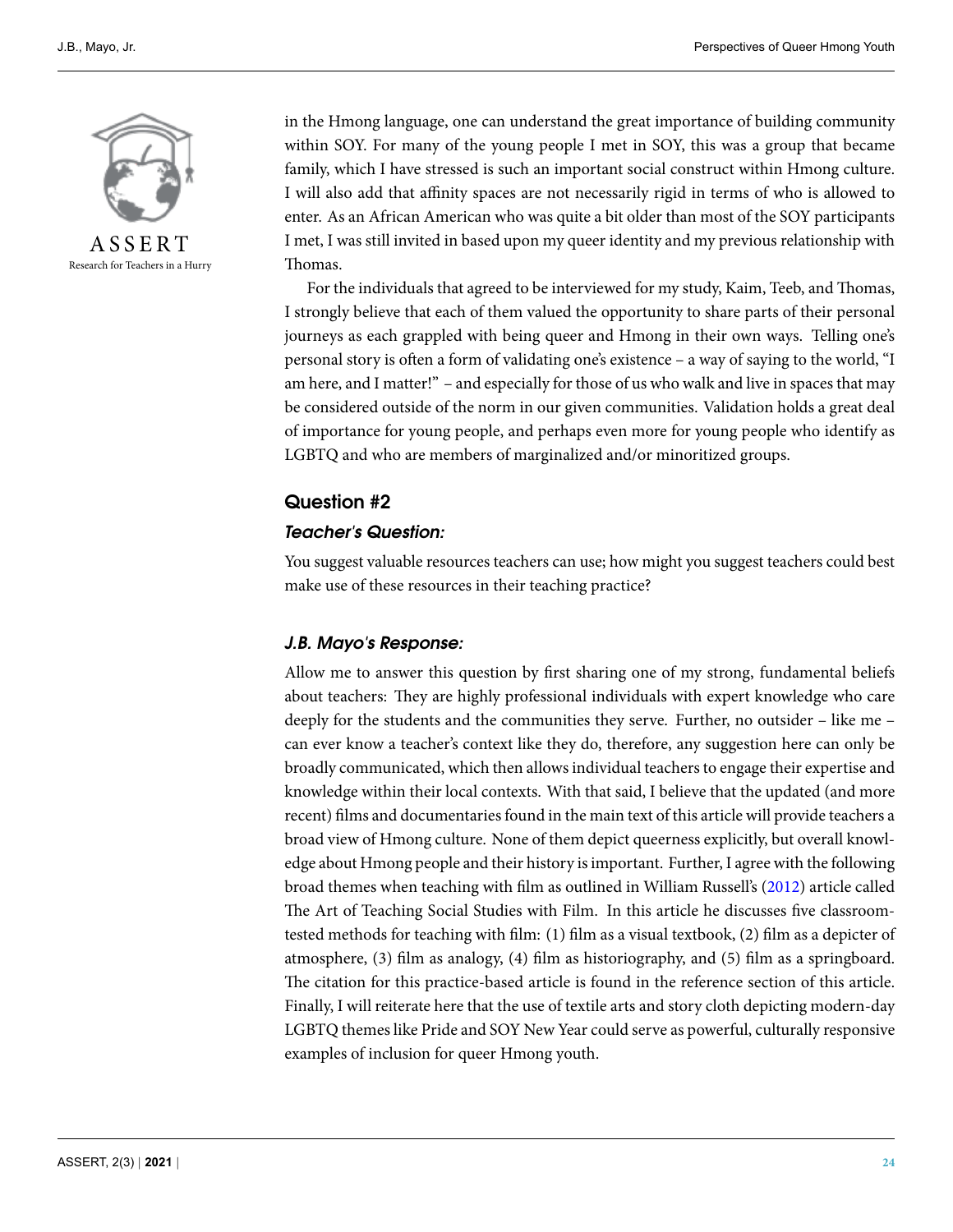

Research for Teachers in a Hurry

#### **Question #3**

#### *Teacher's Question:*

You mentioned that building empathy with the Hmong people is an important step in this process. What kind of tasks and assignments do you recommend to teachers to effectively assess whether this process is occurring?

#### *J.B. Mayo's Response:*

I believe that building empathy is a process that comes with understanding a particular culture (including both historical and modern-day knowledge) and by creating opportunities in the classroom such that students see similarities between themselves and the group/culture about which they are learning. Because the Hmong are (perhaps) still the lesser known community within the larger scope of Asians and Asian Americans living in the United States, a first step is to highlight their presence within these larger communities so that students are better able to distinguish them. The recent national spotlight enjoyed by Olympic gymnast Sunisa (Suni) Lee has certainly helped in this important step. A local communitybased organization here in St. Paul, Minnesota, the Hmong American Partnership, states that part of its overall mission is to "promote the rich heritage of our ethnic communities." This quote reminds me that teachers have the power (and responsibility) to promote all the various communities represented in their classrooms. When this becomes regular classroom practice, empathy will grow. Again, please refer back to my fundamental belief about teachers stated in Question #2.

#### **Question #4**

#### *Teacher's Question:*

Can you elaborate on how the family and community dimensions are unique, and what implications that has for how teachers might need to support Hmong youth coming out that might differ from how they would typically support LGBTQ youth?

#### *J.B. Mayo's Response:*

Families are important to many cultures. For young people who may not find support for their questioning of their sexual orientation/identity, friends and mentors at school can provide a vital space where they can ask questions, seek resources, and (hopefully) feel safe while engaged in this quest for better understanding of self. Having gone through a similar process along my own journey of self-discovery in the 1980s, I can recall the incredibly important role friends and resources at school played in my overall sense of self. That said, the recognition of queer identities within the curriculum and language use that signifies the normalcy of same-sex attraction would have been welcomed. From this perspective, I'm not calling for or suggesting that teachers' support for LGBTQ Hmong youth would necessarily look all that different, but rather I am saying that within Hmong culture, it may be extremely challenging for queer youth to openly express their needs. Therefore, teach-